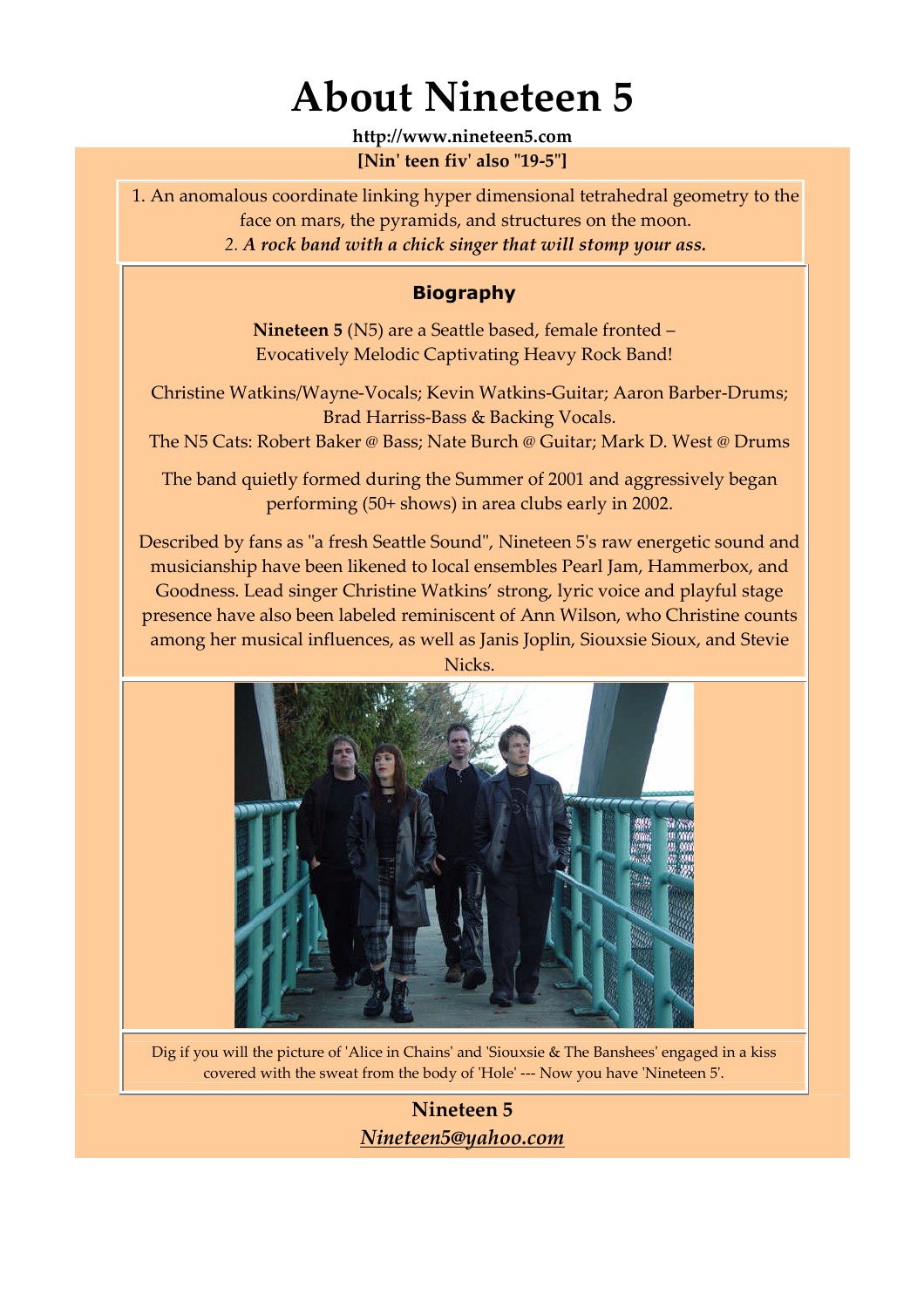# **About Nineteen 5**

**http://www.nineteen5.com**

#### **[Nin' teen fiv' also "19-5"] Discography**

\*\* Event/Music Director \*\* There are no tracks that contain offensive subject matter or lyrics prohibited by the FCC